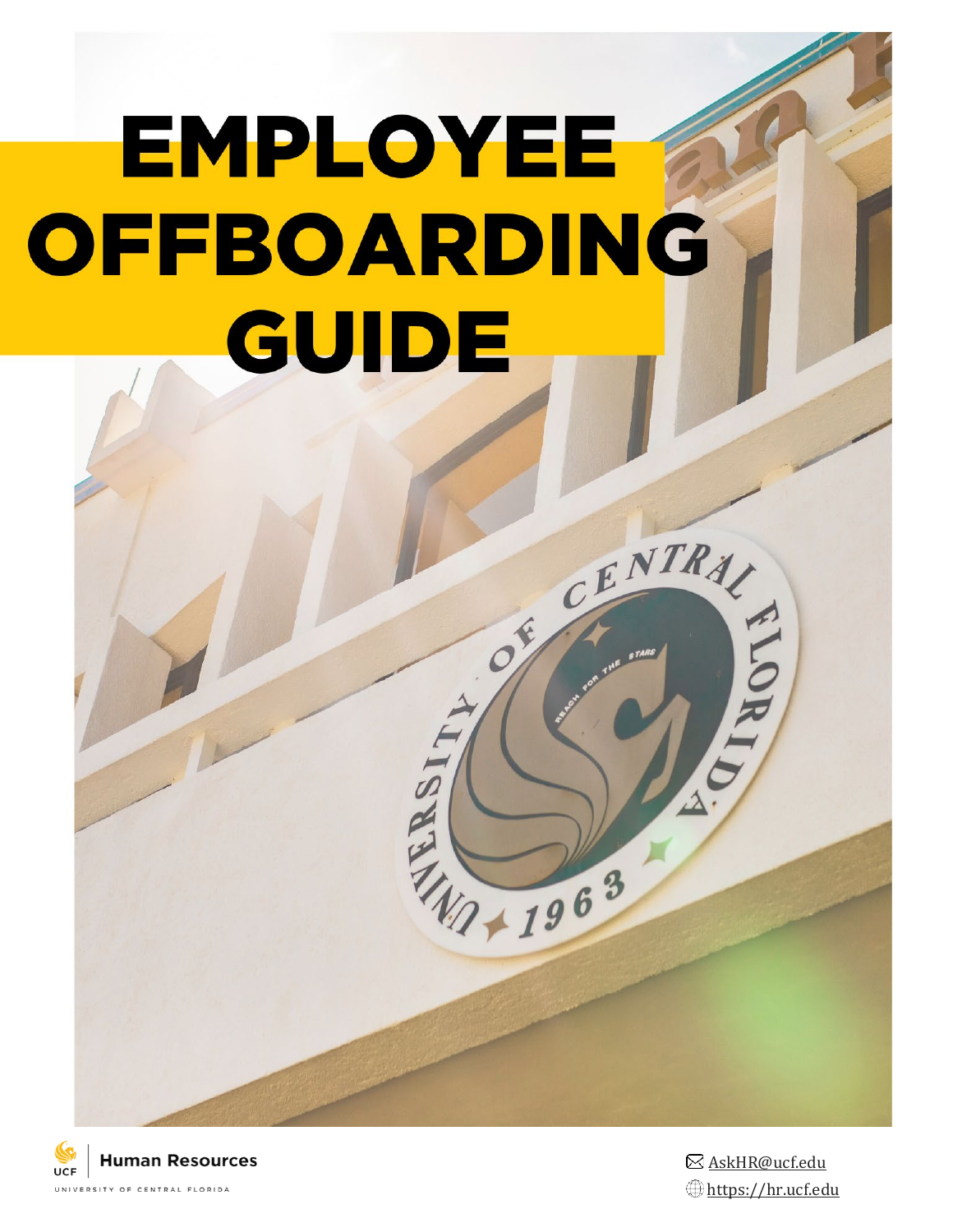Offboarding describes the separation process when an employee leaves the university, whether through resignation, retirement or termination. The employee, supervisor and departmental HR representative all play key roles in the process. This guide provides information to ensure a smooth transition for employees upon separation of employment. Utilizing this guide as soon as notice is given will ease the transition for both the employee and the department.

## Table of Contents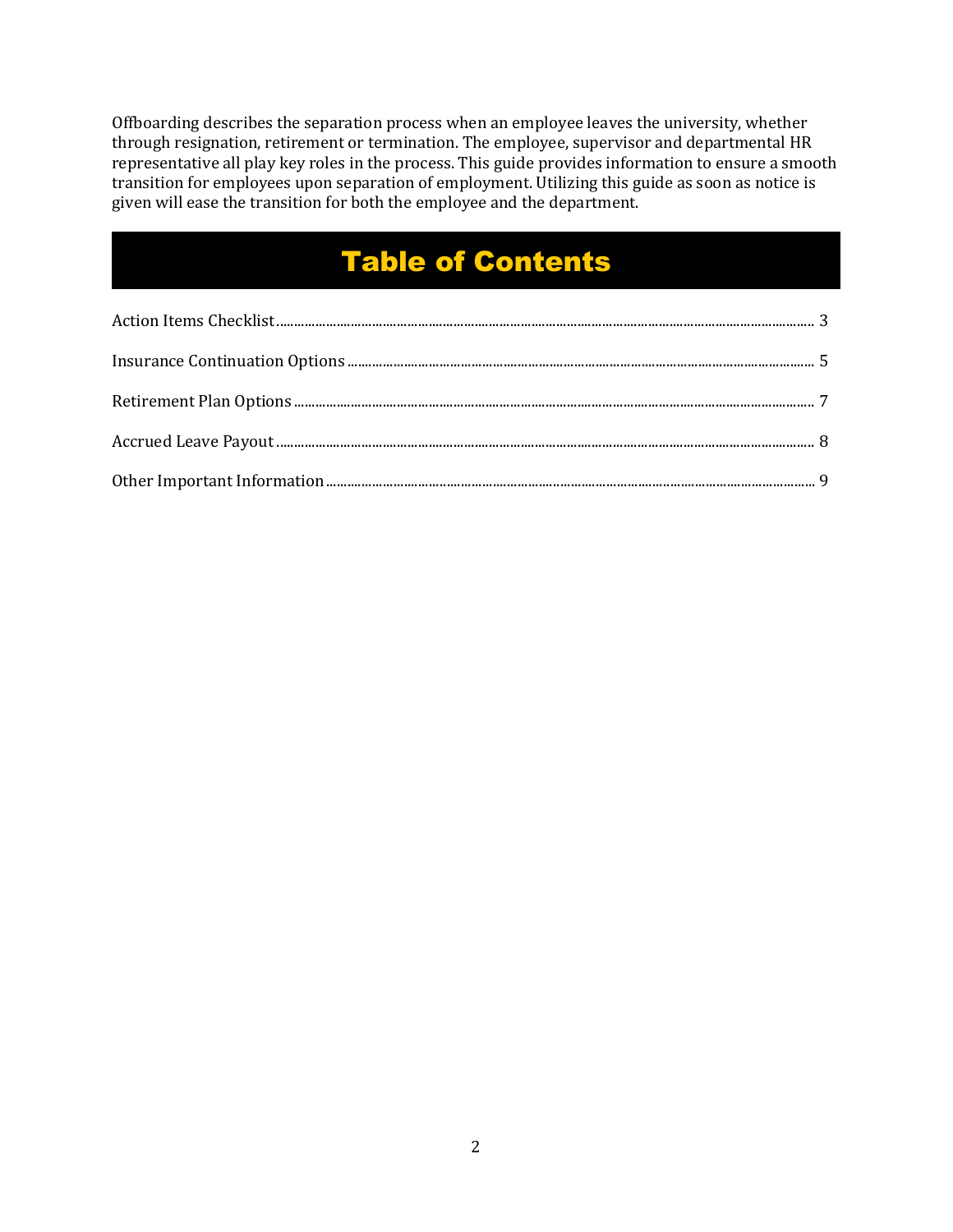| <b>Action Items Checklist</b>                                                                                                                                                                                                                                                                                                                                                                                                                                                                                                                                                    |
|----------------------------------------------------------------------------------------------------------------------------------------------------------------------------------------------------------------------------------------------------------------------------------------------------------------------------------------------------------------------------------------------------------------------------------------------------------------------------------------------------------------------------------------------------------------------------------|
| If you are planning to retire, contact a benefits coordinator at least 60 days before your<br>retirement date and refer to applicable retiree guide here.                                                                                                                                                                                                                                                                                                                                                                                                                        |
| Provide supervisor with at least a two-week notice of separation of employment. Failure to<br>provide at least two weeks written notice of resignation may result in being designated as<br>ineligible for rehire, except in cases of medical or family emergency, or where the<br>employee's early departure is approved by the university.<br>*In-unit Faculty are required to provide at least 30 days' written notice of separation of<br>employment. Additional information can be referenced within the United Faculty of<br>Florida Collective Bargaining Agreement here. |
| Return keys, uniform(s), proximity card, P-Card or Voyager Gas Card and all other UCF<br>property to your department.                                                                                                                                                                                                                                                                                                                                                                                                                                                            |
| Complete your timesheet and/or Leave and Pay Exception Report (LAPER) for the pay period<br>and return to your immediate supervisor for approval and processing.                                                                                                                                                                                                                                                                                                                                                                                                                 |
| Set outgoing message on UCF email. If applicable, update ownership of departmental OID<br>account to remaining team member.                                                                                                                                                                                                                                                                                                                                                                                                                                                      |
| Return library books and settle outstanding fines.                                                                                                                                                                                                                                                                                                                                                                                                                                                                                                                               |
| Contact Parking Services to settle outstanding permit fees and/or fines.                                                                                                                                                                                                                                                                                                                                                                                                                                                                                                         |
| Contact the <b>Technology Product Center</b> (computer store) to settle any outstanding payment<br>plans.                                                                                                                                                                                                                                                                                                                                                                                                                                                                        |
| $\Box$ Ensure the following information is up to date and correct in the MyUCF portal:<br>Personal Email Address<br>Address<br>$\checkmark$ Phone Number<br>$\checkmark$ Banking Information                                                                                                                                                                                                                                                                                                                                                                                     |
| Review W-2 consent in the MyUCF portal.                                                                                                                                                                                                                                                                                                                                                                                                                                                                                                                                          |
| Complete Employee Exit Questionnaire and submit to UCF Human Resources in an envelope<br>marked "Confidential":<br>UCF Human Resources, 3280 Progress Drive, Suite 100, Orlando, FL 32826-3229<br>*Note: The completed Exit Questionnaire can also be emailed to askhr@ucf.edu.                                                                                                                                                                                                                                                                                                  |

 $\Box$  If desired, request an exit interview with department head or designee.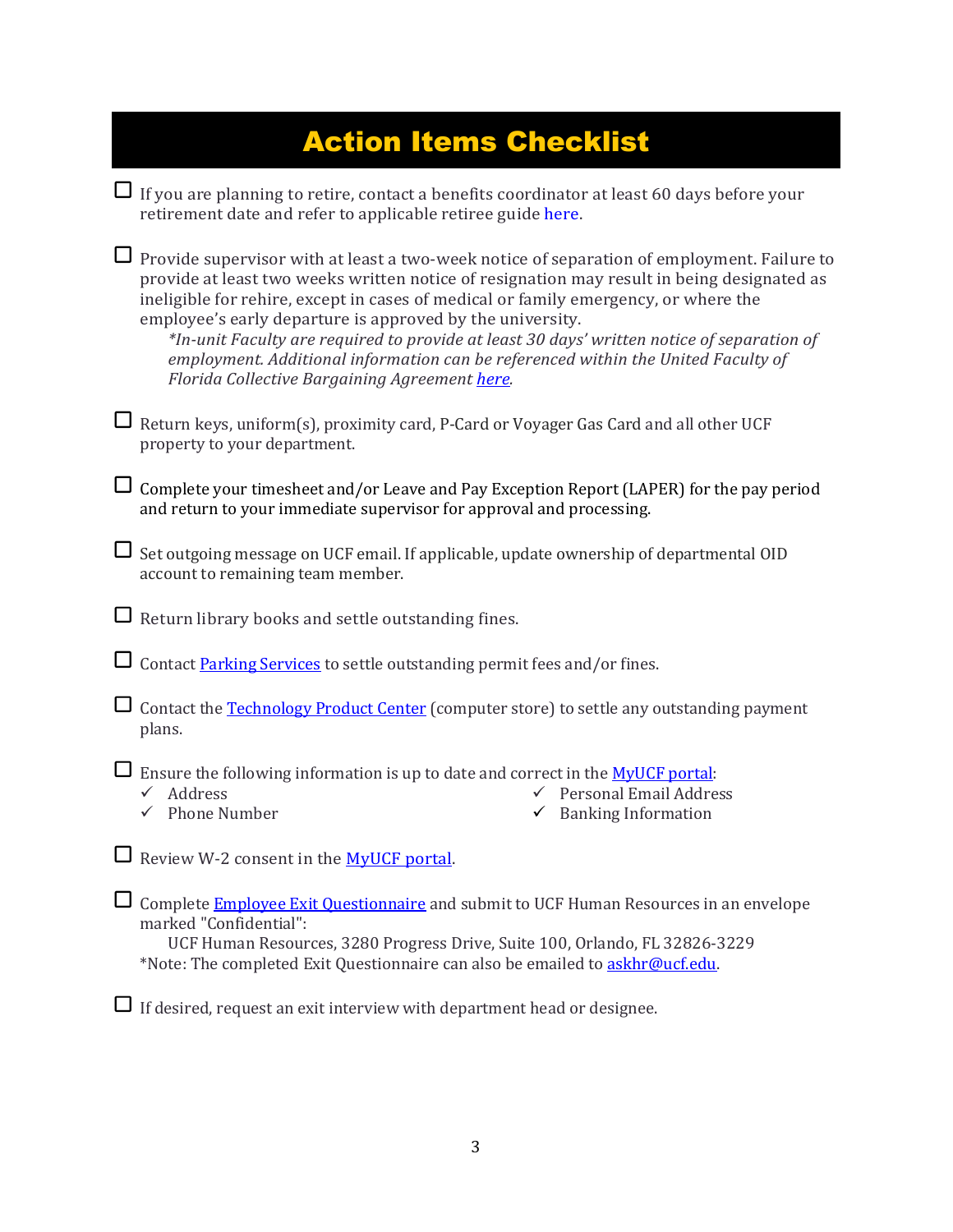| $\Box$ If you are currently enrolled in insurance plans, decide if you would like to continue your |
|----------------------------------------------------------------------------------------------------|
| current health, vision and/or dental coverage through COBRA. Additional information can be         |
| referenced on the MyBenefits website here.                                                         |

Contact your retirement plan provider(s) if you wish to request a distribution or rollover of your retirement account(s). Local representative contact information can be found on the HR website **here**.

Complete the [Employee Exit Checklist.](https://hr.ucf.edu/files/Exit-Checklist.pdf)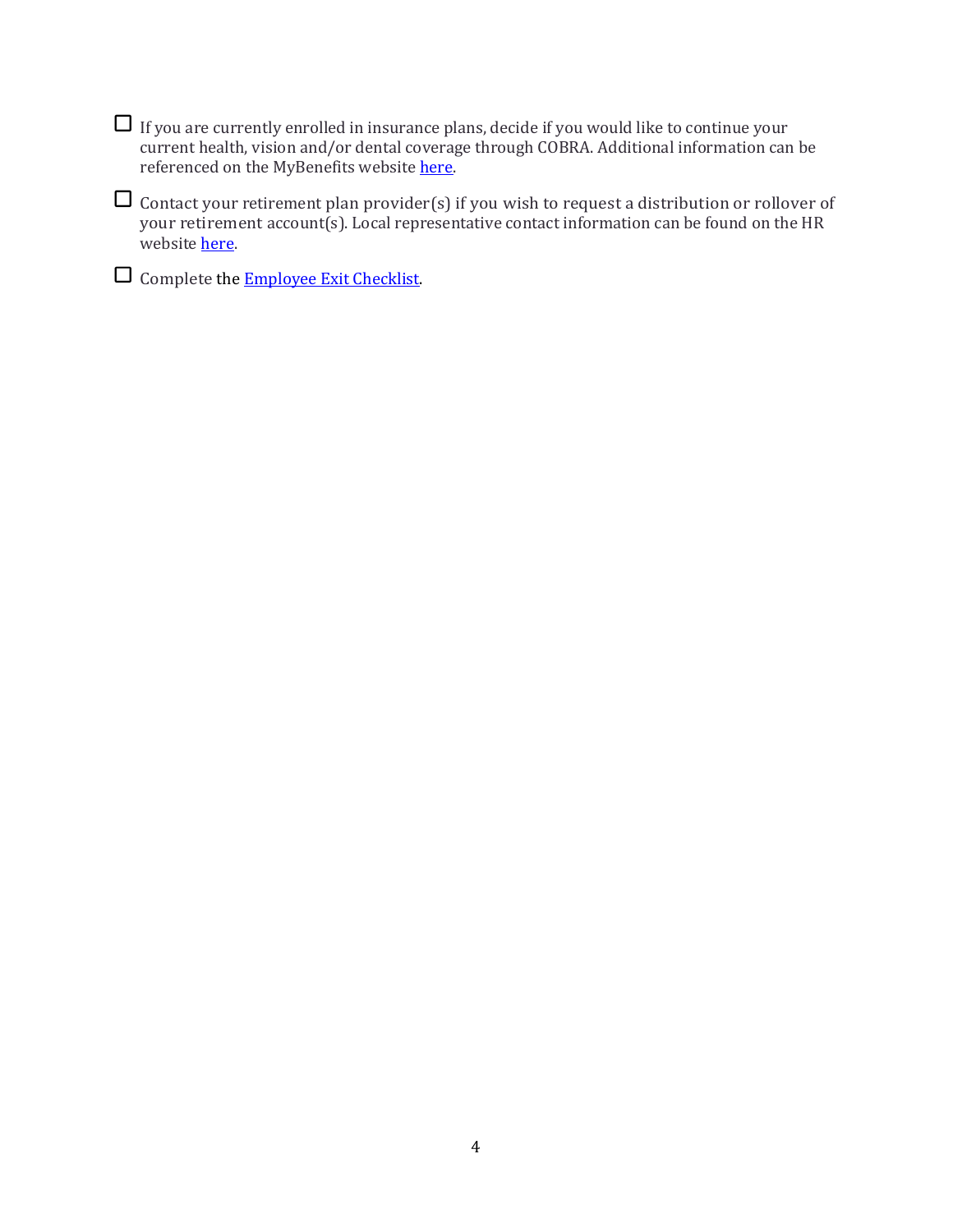## Insurance Continuation Options

| <b>Benefit</b>                                                          | <b>When Coverage</b><br><b>Ends</b>                                        | <b>Continuation</b><br><b>Option</b>                                | <b>Contact</b><br><b>Information</b>                                                                | <b>Additional</b><br><b>Information</b>                                                                                                                                   |
|-------------------------------------------------------------------------|----------------------------------------------------------------------------|---------------------------------------------------------------------|-----------------------------------------------------------------------------------------------------|---------------------------------------------------------------------------------------------------------------------------------------------------------------------------|
| <b>Health (includes</b><br>prescription),<br><b>Dental &amp; Vision</b> | The last day of<br>the month<br>following<br>separation<br>effective date. | Yes, option of<br>continuing<br>coverage for<br>up to 18<br>months. | People First<br>1-866-663-4735<br>Specific provider<br>contact<br>information can<br>be found here. | A COBRA package<br>will be sent to<br>your mailing<br>address on file<br>within two weeks<br>following<br>separation.                                                     |
| <b>Basic &amp; Optional</b><br>Life                                     | The last day of<br>the month<br>following<br>separation<br>effective date. | This policy<br>does not<br>continue after<br>separation.            | Securian Financial<br>888-826-2756                                                                  | If you are<br>interested in<br>converting your<br>group policy into<br>a personal policy,<br>contact Securian<br>Financial.                                               |
| <b>Flexible</b><br><b>Spending</b><br><b>Account (FSA)</b>              | Terminates on<br>last day of work.                                         | Yes, must<br>contact People<br>First for FSA<br>continuation.       | People First<br>1-866-663-4735<br><b>Chard Snyder</b><br>855-824-9284                               | You must submit<br>all applicable<br>claims by April 15<br>of the next plan<br>year.<br>Additional<br>information: FSA<br>FAQs                                            |
| <b>Health Savings</b><br><b>Account</b><br>(HSA)                        | No end date;<br>account remains<br>open.                                   | N/A                                                                 | People First<br>1-866-663-4735<br><b>Chard Snyder</b><br>855-824-9284                               | A monthly \$4<br>administrative fee<br>will be<br>applied upon<br>separation.<br>Additional<br>information: HSA<br><b>FAQs</b>                                            |
| Supplemental<br>Cancer,<br>Hospitalization<br>& Disability              | The last day of<br>the month<br>following<br>separation<br>effective date. | This policy<br>does not<br>continue after<br>separation.            | Specific provider<br>contact<br>information can<br>be referenced<br>here.                           | If you are<br>interested in<br>converting to a<br>personal policy<br>and setting up<br>direct pay with<br>provider, contact<br>provider for<br>additional<br>information. |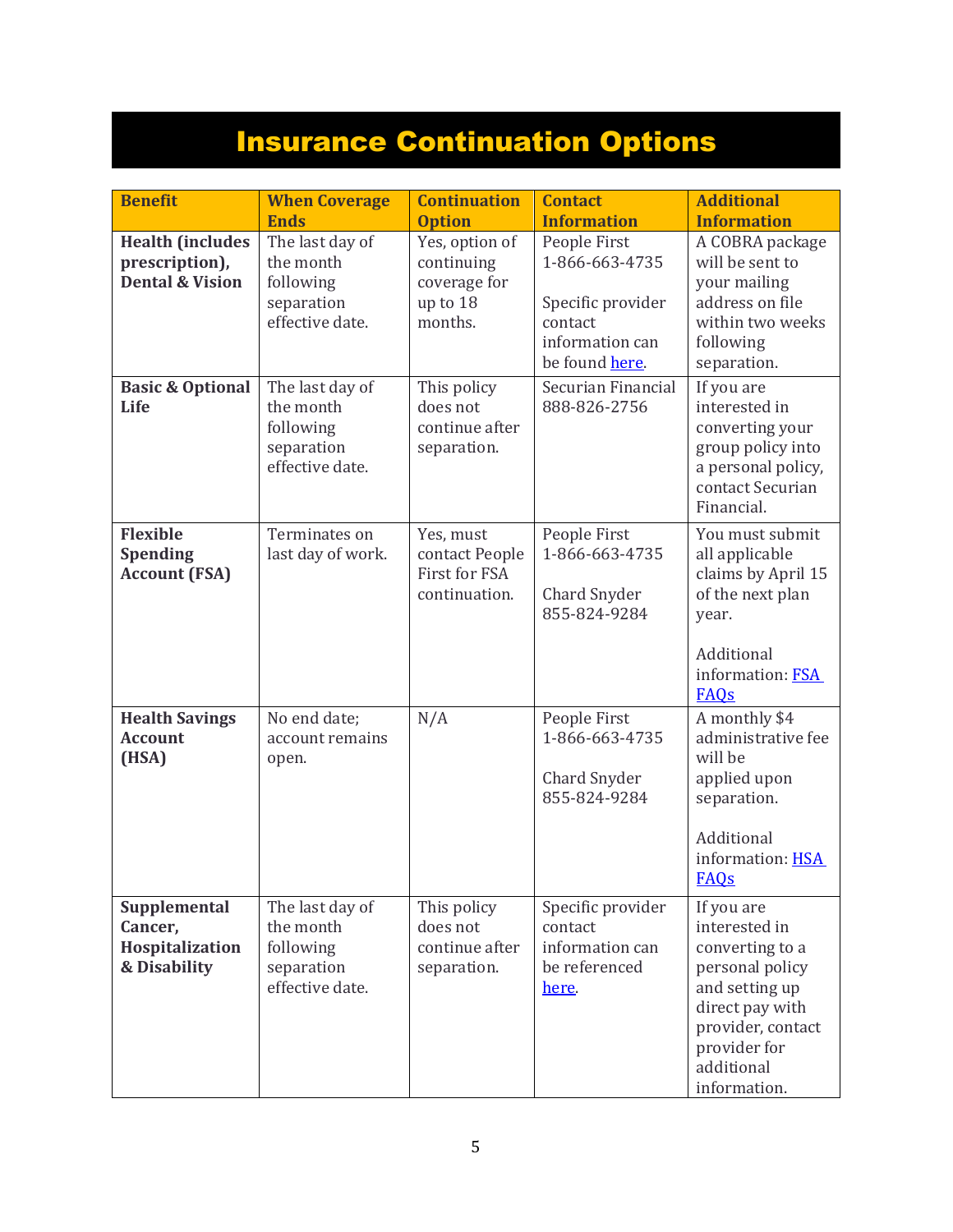| <b>Gabor Life</b>                                            | The end of the<br>month in which<br>separation of<br>employment<br>occurred.                              | N <sub>o</sub> | <b>Gabor Financial</b><br>Solutions<br>800-330-6115 | Portable<br>coverage. Certain<br>terms and<br>conditions apply.<br><b>Contact Gabor</b><br>representative for<br>additional<br>information.                                                                                                                                        |
|--------------------------------------------------------------|-----------------------------------------------------------------------------------------------------------|----------------|-----------------------------------------------------|------------------------------------------------------------------------------------------------------------------------------------------------------------------------------------------------------------------------------------------------------------------------------------|
| <b>Gabor Disability</b>                                      | The end of the<br>month in which<br>separation of<br>employment<br>occurred.                              | N <sub>o</sub> | <b>Gabor Financial</b><br>Solutions<br>800-330-6115 | Discontinued<br>when an<br>employee<br>separates from<br>employment, non-<br>portable.                                                                                                                                                                                             |
| <b>Employee</b><br><b>Assistance</b><br><b>Program (EAP)</b> | Separated<br>employees will<br>have access to<br>EAP benefits for<br>30 calendar days<br>post separation. | N/A            | <b>Health Advocate</b><br>877-240-6863              | Separated<br>employees who<br>had previously<br>been approved or<br>referred for<br>specialized care<br>or treatment, will<br>be able to start<br>new sessions<br>within 30 days of<br>separation and<br>will be able to<br>complete all<br>previously<br>opened<br>$session(s)$ . |

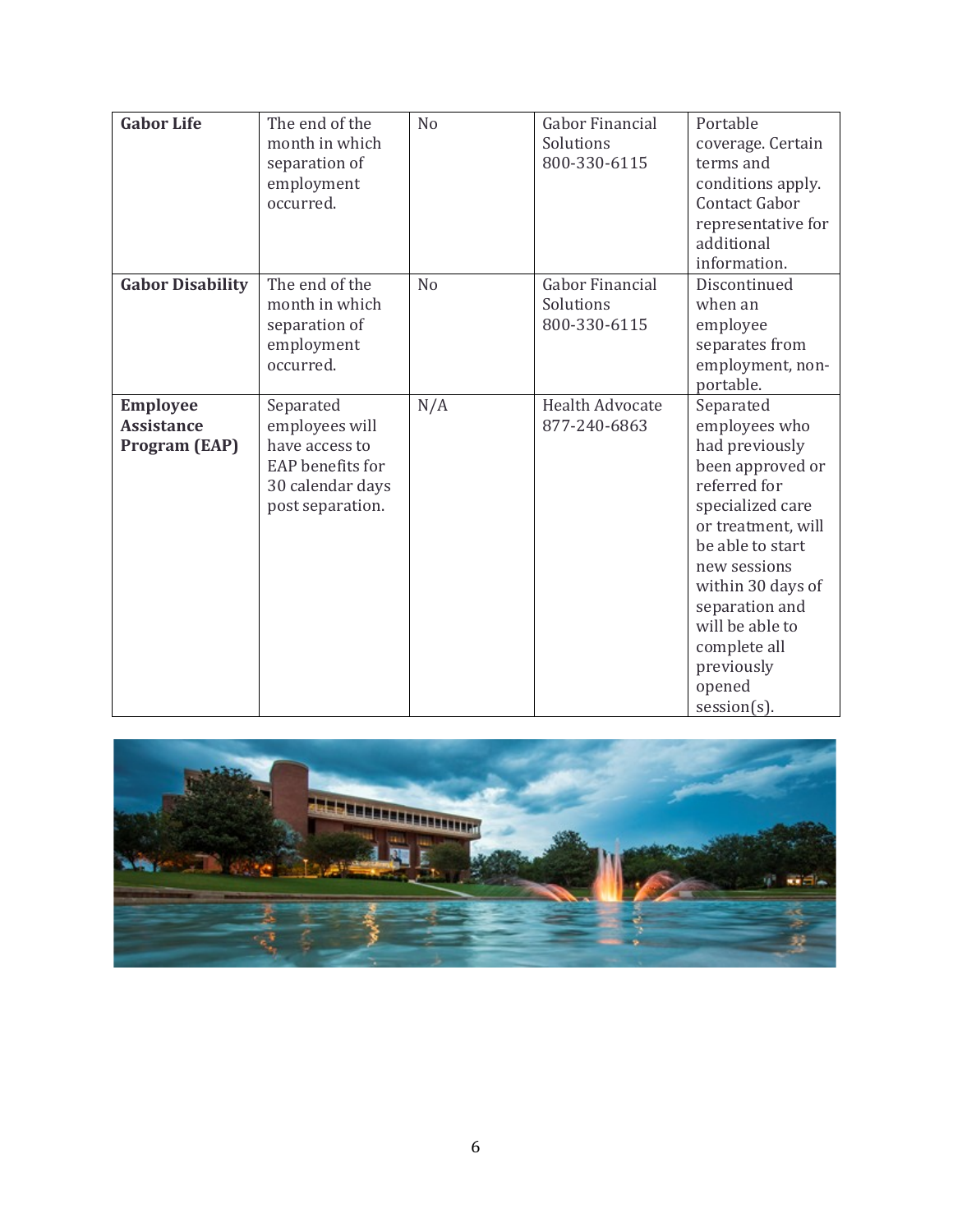# Retirement Plan Options

| <b>Plan</b>                                                                 | <b>Vesting</b><br><b>Period</b>                                                        | <b>Eligible for</b><br><b>Distribution</b>                     | <b>Contact</b><br><b>Information</b>                                                                                                                  | <b>Notes</b>                                                                                                                                                                       |
|-----------------------------------------------------------------------------|----------------------------------------------------------------------------------------|----------------------------------------------------------------|-------------------------------------------------------------------------------------------------------------------------------------------------------|------------------------------------------------------------------------------------------------------------------------------------------------------------------------------------|
| Florida<br>Retirement<br>System (FRS)<br><b>Pension Plan</b>                | Hired prior<br>to<br>$7/1/2011$ :<br>6 Years<br>Hired after<br>$7/1/2011$ :<br>8 Years | Yes, if vested                                                 | <b>FRS</b><br>Guidance Line<br>866-446-9377                                                                                                           | If distribution occurs, you<br>will be subject to FRS<br>Reemployment<br>Limitations.                                                                                              |
| Florida<br>Retirement<br>System (FRS)<br>Investment<br>Plan                 | 1 Year                                                                                 | Yes, if vested                                                 | <b>FRS</b><br>Guidance Line<br>866-446-9377                                                                                                           | If distribution or rollover<br>occurs, you will be subject<br>to FRS Reemployment<br><b>Limitations</b> . There may be<br>tax penalties if you access<br>funds prior to age 591/2. |
| <b>State</b><br>University<br>Optional<br>Retirement<br>Program<br>(SUSORP) | Immediate                                                                              | Yes                                                            | Local representative<br>contact information<br>can be found on the<br>HR website here.                                                                | If distribution or rollover<br>occurs, you will be subject<br>to FRS Reemployment<br><b>Limitations</b> . There may be<br>tax penalties if you access<br>funds prior to age 591/2. |
| <b>FICA</b><br>Replacement<br>Plan                                          | Immediate                                                                              | Yes, upon<br>separation<br>from all<br>active UCF<br>positions | <b>TIAA</b><br>800-842-2776                                                                                                                           | Contact TIAA for<br>distribution or rollover. A<br>quarterly fee of \$6.25<br>$(\$25/year)$ is applied if<br>account has balance and<br>remains open.                              |
| <b>Voluntary UCF</b><br>403(b) Plan                                         | Immediate                                                                              | Yes                                                            | Local representative<br>contact information<br>can be found on the<br>HR website here.                                                                | Contact provider for<br>distribution or rollover.                                                                                                                                  |
| 457(b)<br>Deferred<br>Compensation                                          | Immediate                                                                              | Yes, 30 days<br>after<br>separation                            | <b>Bureau of Deferred</b><br>Compensation<br>1-877-299-8002<br>Local representative<br>contact information<br>can be found on the<br>HR website here. | Contact provider for<br>distribution or rollover.                                                                                                                                  |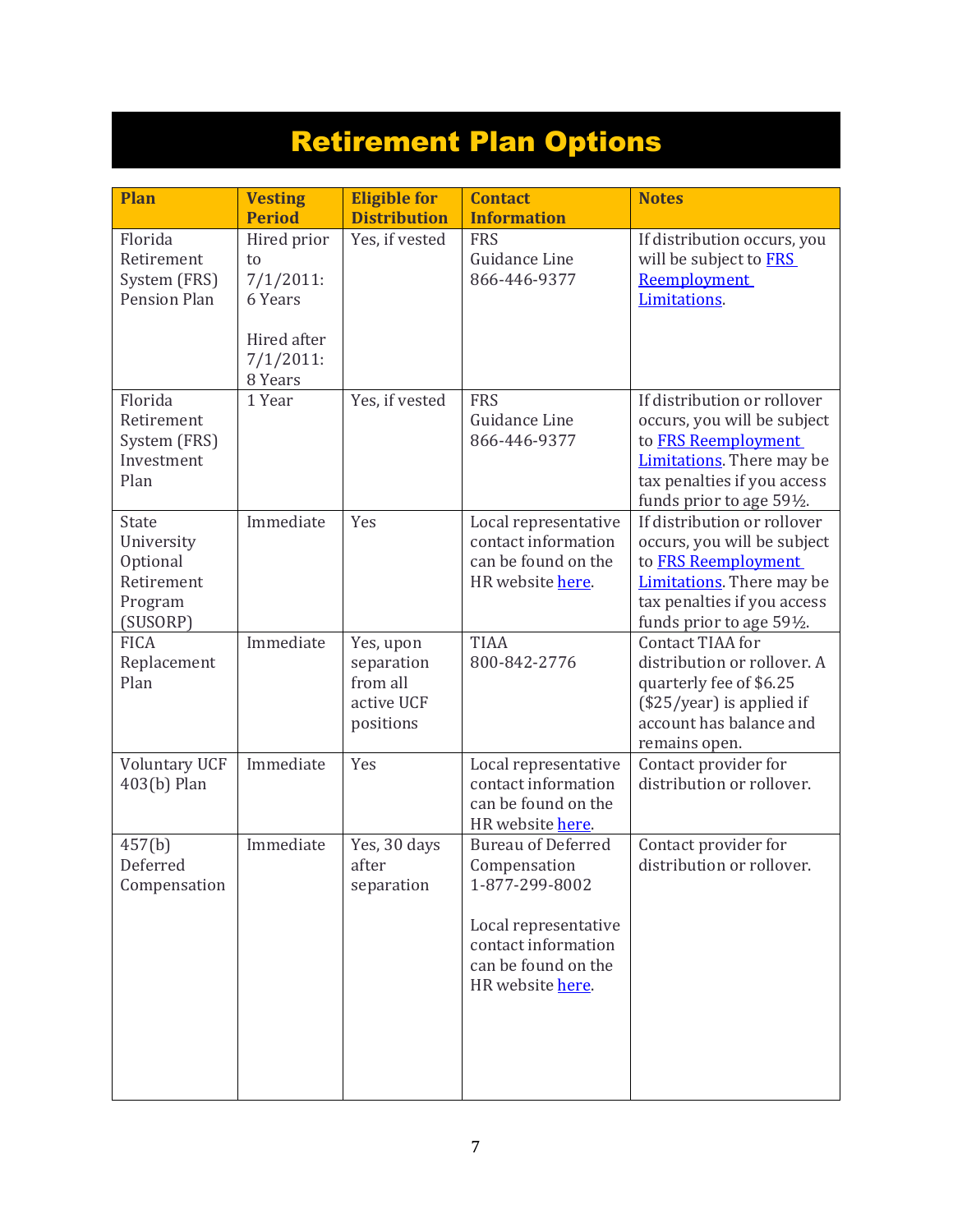### Accrued Leave Payout

Upon the end of employment, non-probationary employees will be paid for annual leave accruals up to the maximum of their employment classification paid out as a lump sum payment (net of taxes). Employees with ten continuous years of service will be paid a number of hours equal to one quarter of their sick leave balance. For specific maximum payout information, refer to the Human Resources website [here.](https://hr.ucf.edu/current-employees/leave-and-general-attendance-information/#accruals)

Neither Post-Doctoral Associates, Phased Retirees nor Medical Residents are eligible for leave payouts.

Leave payouts are processed on the second pay date following the last paycheck the employee received for regular wages. This allows the department sufficient time to verify that no overpayment has occurred, that all leave balances are accurate and that all UCF property has been returned prior to a leave payout.

Employees eligible to receive a leave payout may be subject to th[e UCF 401\(a\) Special Pay Plan.](https://hr.ucf.edu/files/SPP401a.pdf)

Payouts not subject to the Special Pay Plan may be deferred to a 403(b) and/or 457 account(s). Contact UCF HR Benefits to complete a Leave Payout Form if you wish to defer your payout to a 403(b) and/or 457 account. Voluntary retirement plan vendor contact information can be found on the Human Resources website [here.](http://hr.ucf.edu/current-employees/retirement/)